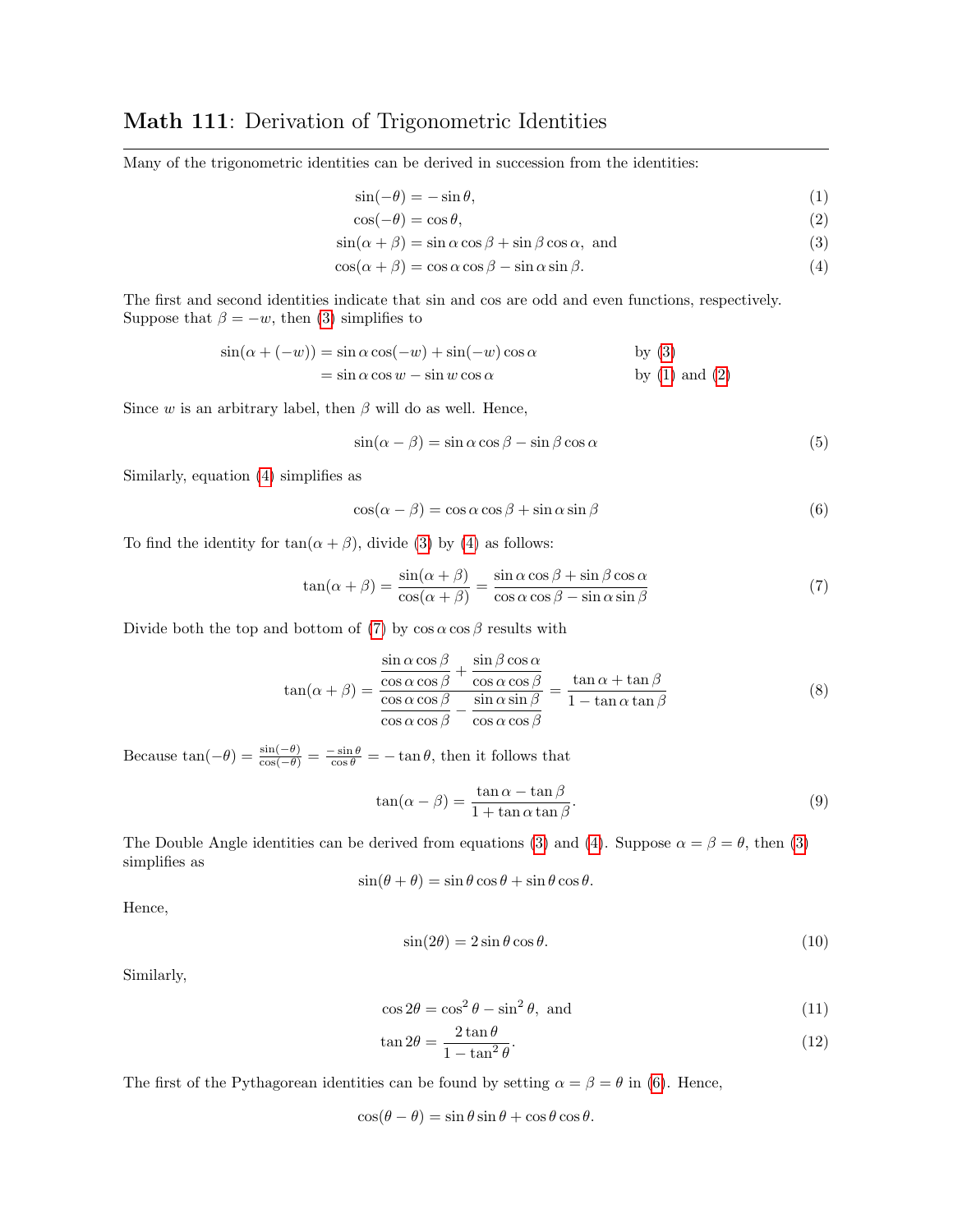So,

<span id="page-1-0"></span>
$$
\sin^2 \theta + \cos^2 \theta = 1. \tag{13}
$$

Dividing both sides of [\(13\)](#page-1-0) by  $\cos^2 \theta$  yields

$$
\tan^2 \theta + 1 = \sec^2 \theta. \tag{14}
$$

Dividing both sides of  $(13)$  by  $\sin^2 \theta$  yields

$$
1 + \cot^2 \theta = \csc^2 \theta. \tag{15}
$$

Equations [\(11\)](#page-0-6) and [\(13\)](#page-1-0) can generate the Power Reducting identities. Using  $\cos^2 \theta = 1 - \sin^2 \theta$ , (11) can be written as

$$
\cos(2\theta) = (1 - \sin^2 \theta) - \sin^2 \theta = 1 - 2\sin^2 \theta.
$$

Solving the above equation for  $\sin^2 \theta$  yields

$$
\sin^2 \theta = \frac{1 - \cos(2\theta)}{2}.
$$
\n(16)

Similarly,

<span id="page-1-1"></span>
$$
\cos^2 \theta = \frac{1 + \cos(2\theta)}{2}, \text{ and}
$$
 (17)

$$
\tan^2 \theta = \frac{\sin^2 \theta}{\cos^2 \theta} = \frac{1 - \cos(2\theta)}{1 + \cos(2\theta)}.
$$
\n(18)

The product identities can be found using equations [\(3\)](#page-0-0) through [\(6\)](#page-0-5). For example, adding [\(3\)](#page-0-0) and [\(5\)](#page-0-7) yields

$$
\sin(\alpha - \beta) + \sin(\alpha + \beta) = \sin \alpha \cos \beta - \sin \beta \cos \alpha + \sin \alpha \cos \beta + \sin \beta \cos \alpha
$$
  

$$
\sin(\alpha - \beta) + \sin(\alpha + \beta) = 2 \sin \alpha \cos \beta.
$$

Hence,

<span id="page-1-3"></span><span id="page-1-2"></span>
$$
\sin \alpha \cos \beta = \frac{1}{2} \left[ \sin(\alpha - \beta) + \sin(\alpha + \beta) \right].
$$
\n(19)

Similarly,

$$
\cos \alpha \sin \beta = \frac{1}{2} \left[ \sin(\alpha - \beta) + \sin(\alpha + \beta) \right],\tag{20}
$$

$$
\cos \alpha \cos \beta = \frac{1}{2} \left[ \cos(\alpha - \beta) + \cos(\alpha + \beta) \right], \text{ and}
$$
 (21)

<span id="page-1-4"></span>
$$
\sin \alpha \sin \beta = \frac{1}{2} \left[ \cos(\alpha - \beta) - \cos(\alpha + \beta) \right].
$$
 (22)

Substituting  $\alpha = \frac{u+v}{2}$  and  $\beta = \frac{u-v}{2}$  into [\(19\)](#page-1-1) yields:

$$
\frac{1}{2} \left[ \sin(\alpha - \beta) + \sin(\alpha + \beta) \right] = \sin \alpha \cos \beta
$$
  
\n
$$
\implies \qquad \sin(\alpha - \beta) + \sin(\alpha + \beta) = 2 \sin \alpha \cos \beta
$$
  
\n
$$
\implies \qquad \sin\left(\frac{u+v}{2} - \frac{u-v}{2}\right) + \sin\left(\frac{u+v}{2} + \frac{u-v}{2}\right) = 2 \sin\left(\frac{u+v}{2}\right) \cos\left(\frac{u+v}{2}\right)
$$
  
\n
$$
\implies \qquad \sin u + \sin v = 2 \sin\left(\frac{u+v}{2}\right) \cos\left(\frac{u+v}{2}\right)
$$